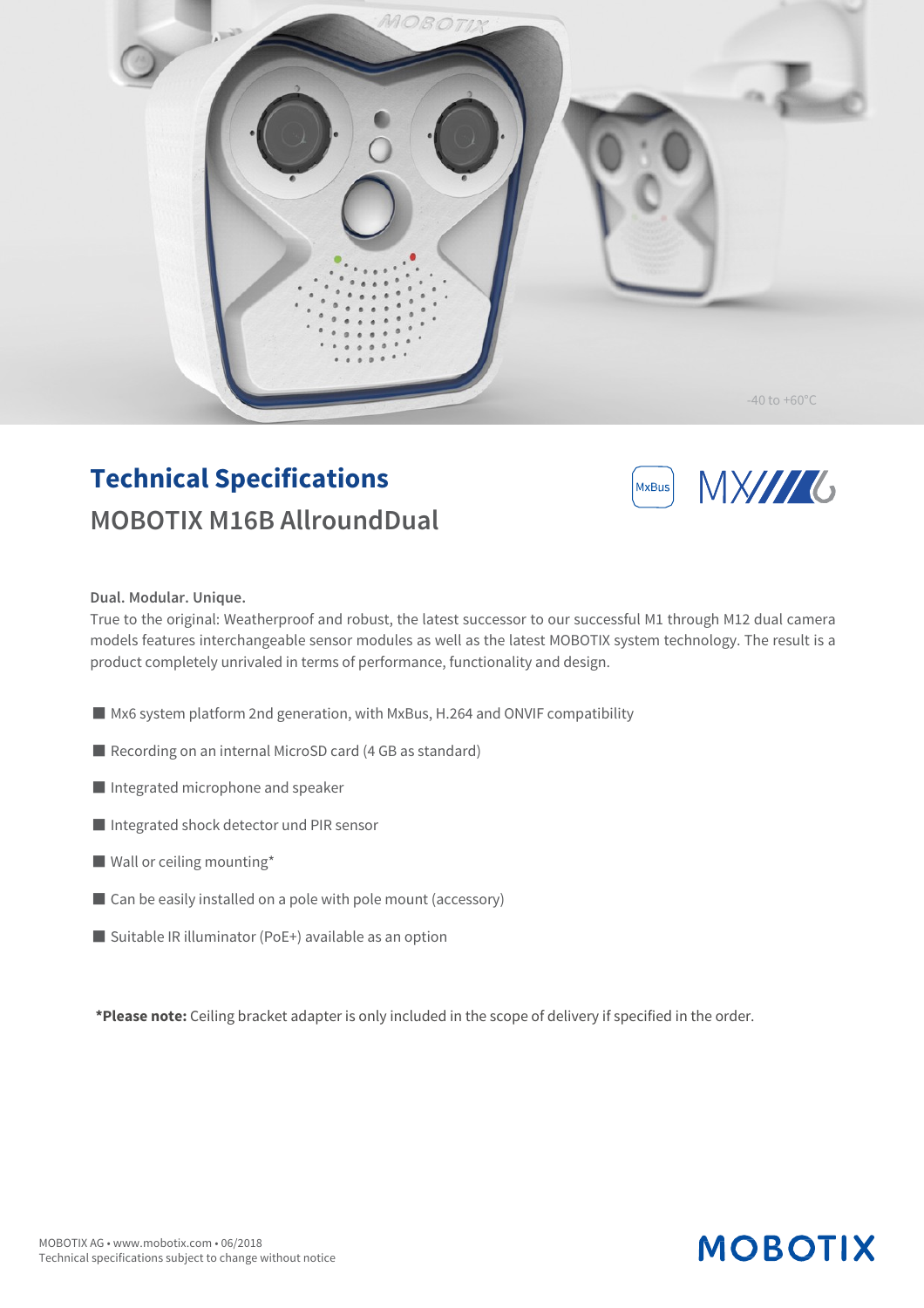#### Technical Specifications: M16B AllroundDual

| <b>Camera Variants</b>                                                                                      | M16B Day                                                                                                                                                 | M16B Night                                | M16B Day & Night                          |
|-------------------------------------------------------------------------------------------------------------|----------------------------------------------------------------------------------------------------------------------------------------------------------|-------------------------------------------|-------------------------------------------|
| <b>Specialties</b>                                                                                          | Modular system: M16B Body Mx-M16B with one or two<br>M16B Sets with two factory-<br>assembled sensor modules<br>sensor modules of choice (self-assembly) |                                           |                                           |
| Lenses, Sensors (Integrated Into Sensor Modules)                                                            | M16B Day                                                                                                                                                 | M16B Night                                | M16B Day & Night                          |
| Sensor module with Fisheye Lens B016 (180° x 180°),<br>night version optionally with long-pass filter (LPF) | Mx-O-SMA-S-6D016                                                                                                                                         | Mx-O-SMA-S-6N016<br>LPF: Mx-O-SMA-S-6L016 | Self-assembly only                        |
| Sensor module with Ultra Wide Lens B036 (103° x<br>77°), night version optionally with LPF                  | Mx-O-SMA-S-6D036                                                                                                                                         | Mx-O-SMA-S-6N036<br>LPF: Mx-O-SMA-S-6L036 | Mx-M16B-6D6N036<br>or self-assembly       |
| Sensor module with Super Wide Lens B041 (90° x<br>67°), night version optionally with LPF                   | Mx-O-SMA-S-6D041                                                                                                                                         | Mx-O-SMA-S-6N041<br>LPF: Mx-O-SMA-S-6L041 | Mx-M16B-6D6N041<br>or self-assembly       |
| Sensor module with Wide Lens B061 (60° x 45°),<br>night version optionally with LPF                         | Mx-O-SMA-S-6D061                                                                                                                                         | Mx-O-SMA-S-6N061<br>LPF: Mx-O-SMA-S-6L061 | Mx-M16B-6D6N061<br>or self-assembly       |
| Sensor module with Standard Lens B079 (45° x 34°),<br>night version optionally with LPF                     | Mx-O-SMA-S-6D079                                                                                                                                         | Mx-O-SMA-S-6N079<br>LPF: Mx-O-SMA-S-6L079 | Mx-M16B-6D6N079<br>or self-assembly       |
| Sensor module with Tele Lens B119 (31° x 23°), night<br>version optionally with LPF                         | Mx-O-SMA-S-6D119                                                                                                                                         | Mx-O-SMA-S-6N119<br>LPF: Mx-O-SMA-S-6L119 | Mx-M16B-6D6N119<br>or self-assembly       |
| Sensor module with Distant Tele Lens B237 (15° x<br>11°), night version optionally with LPF                 | Mx-O-SMA-S-6D237                                                                                                                                         | Mx-O-SMA-S-6N237<br>LPF: Mx-O-SMA-S-6L237 | Mx-M16B-6D6N237<br>or self-assembly       |
| Sensor module with Super Tele Lens B500 (8° x 6°),<br>night version optionally with LPF                     | Mx-O-SMA-S-6D500                                                                                                                                         | Mx-O-SMA-S-6N500<br>LPF: Mx-O-SMA-S-6L500 | Self-assembly only                        |
| Sensor module with CS-Mount (no lens included)                                                              | Mx-O-SMA-S-6DCS                                                                                                                                          | Mx-O-SMA-S-6NCS                           | Self-assembly only                        |
| Sensor module with CSVario Lens B045-100-CS                                                                 | Mx-O-SMA-S-6DCSV                                                                                                                                         | Mx-O-SMA-S-6NCSV                          | Self-assembly only                        |
| Hardware                                                                                                    | M16B Day                                                                                                                                                 | M16B Night                                | M16B Day & Night                          |
| Image sensor with individual exposure zones                                                                 | Color                                                                                                                                                    | Black and White (B/W)                     | Color & B/W                               |
| Light sensitivity in lux at 1/60 s and 1/1 s                                                                | 0.1/0.005                                                                                                                                                | 0.02/0.001                                | $0.1/0.005$ (Color)<br>$0.02/0.001$ (B/W) |
| Image sensor (color or B/W sensor)                                                                          | 1/1.8" CMOS, 6MP (3072 x 2048), Progressive Scan                                                                                                         |                                           |                                           |
| Microprocessor                                                                                              | i.MX 6 Dual Core incl. GPU (1 GB RAM, 512 MB Flash)                                                                                                      |                                           |                                           |
| H.264 Hardware Codec                                                                                        | Yes, bandwidth limitation available; output image format up to QXGA                                                                                      |                                           |                                           |
| Protection class M16B Body                                                                                  | IP66 and IK07                                                                                                                                            |                                           |                                           |
| Protection class M16B with 6MP sensor mdoules                                                               | IP66 with all modules; IK04 with B036 to B237; IK07 with B016                                                                                            |                                           |                                           |
| Intended use                                                                                                | Not for use in hazardous areas (Ex area)                                                                                                                 |                                           |                                           |
| Ambient temperature (range, incl. storage)                                                                  | -40 to 60°C/-40 to 140°F (cold boot from -30°C/-22°F)                                                                                                    |                                           |                                           |
| Internal DVR, ex works                                                                                      | 4 GB (microSD)                                                                                                                                           |                                           |                                           |
| Microphone/speaker                                                                                          | Yes/Yes                                                                                                                                                  |                                           |                                           |
| 16bit/16kHz HD wideband audio (Opus codec)                                                                  | Yes (live and audio messages)                                                                                                                            |                                           |                                           |
| Passive infrared sensor (PIR)                                                                               | Yes                                                                                                                                                      |                                           |                                           |
| Temperature sensor                                                                                          | Yes                                                                                                                                                      |                                           |                                           |
| Shock detector (tamper detection)                                                                           | Yes                                                                                                                                                      |                                           |                                           |
| Power consumption (typically at 20°C/68°F)                                                                  | 7.5 watts                                                                                                                                                |                                           |                                           |
| PoE Class (IEEE 802.3af)                                                                                    | Class 2 or 3 (variable), factory setting: class 3                                                                                                        |                                           |                                           |
| Interfaces Ethernet 100BaseT/MxBus/USB                                                                      | Yes (MxRJ45)/Yes/Yes                                                                                                                                     |                                           |                                           |
| Interface RS232                                                                                             | With MX-232-IO-Box (Order Nr: MX-OPT-RS1-EXT)                                                                                                            |                                           |                                           |
| Mounting options                                                                                            | Wall, pole or ceiling                                                                                                                                    |                                           |                                           |
| Dimensions Mx-M16B (height x width x depth)                                                                 | 210 x 158 x 207 mm                                                                                                                                       |                                           |                                           |
| Weight Mx-M16B                                                                                              | 1,160 g                                                                                                                                                  |                                           |                                           |
| Housing                                                                                                     | PBT-30GF, color: white                                                                                                                                   |                                           |                                           |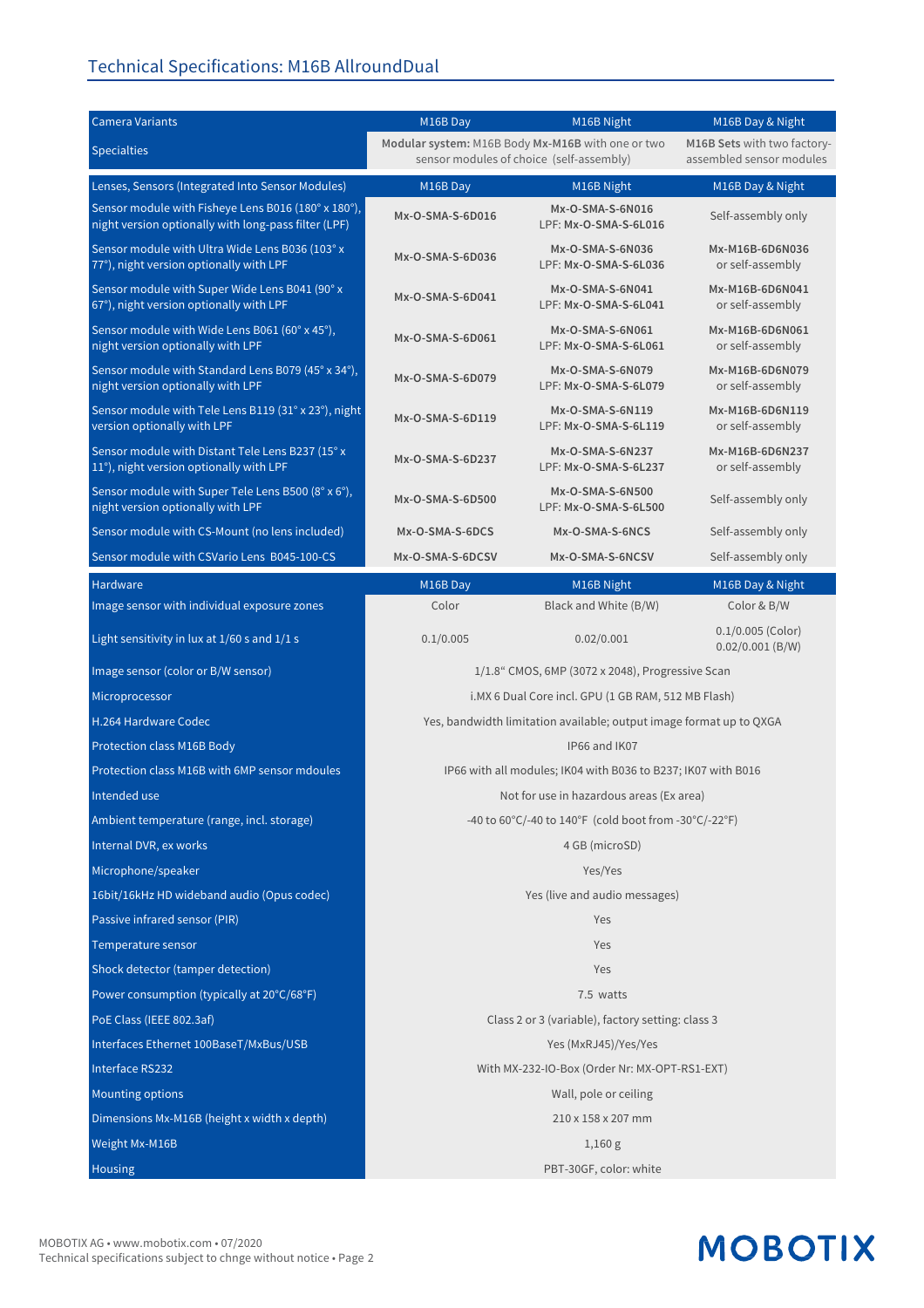| Hardware                                         | M16B Day                                                                                                                                                                                                       | M16B Night        | M16B Day & Night |  |
|--------------------------------------------------|----------------------------------------------------------------------------------------------------------------------------------------------------------------------------------------------------------------|-------------------|------------------|--|
| <b>Standard accessory</b>                        | Screws, dowels, screw caps, 2 allen wrenches, module key, VarioFlex ceiling mount<br>with rubber sealing, 0.5 m ethernet patch cable, 1 blind module, Quick Install                                            |                   |                  |  |
| Detailed technical documentation                 | www.mobotix.com > Support > Download Center                                                                                                                                                                    |                   |                  |  |
| Online version of this document                  | www.mobotix.com > Support > Download Center                                                                                                                                                                    |                   |                  |  |
| <b>MTBF</b>                                      | > 80,000 hours                                                                                                                                                                                                 |                   |                  |  |
| <b>Certifications</b>                            | EN55032:2012<br>EN55022:2010; EN55024:2010; EN50121-4:2015<br>EN61000-6-1:2007; EN 61000-6-2:2005<br>EN61000-6-3:2007+A1:2011<br>EN61000-6-4:2007+A1:2011<br>AS/ NZS CISPR22:2009+A1:2010<br>CFR47 FCC part15B |                   |                  |  |
| <b>Protocols</b>                                 | IPv4, IPv6, HTTP, HTTPS, FTP, FTPS, RTP, RTSP, UDP, SNMP, SMTP, DHCP (client and<br>server), NTP (client and server), SIP (client and server) G.711 (PCMA and PCMU) and G.722                                  |                   |                  |  |
| Manufacturer warranty                            | 3 years                                                                                                                                                                                                        |                   |                  |  |
| Image Formats, Frame Rates, Image Storage        | M16B Day                                                                                                                                                                                                       | M16B Night        | M16B Day & Night |  |
| Available video codecs                           |                                                                                                                                                                                                                | MxPEG/MJPEG/H.264 |                  |  |
| Image formats                                    | Freely configurable format 4:3, 8:3, 16:9 or customized format (Image Cropping), such as<br>2592x1944 (5MP), 2048x1536 (QXGA), 1920x1080 (Full-HD), 1280x960 (MEGA)                                            |                   |                  |  |
| Multistreaming                                   | Yes                                                                                                                                                                                                            |                   |                  |  |
| Multicast stream via RTSP                        | Yes                                                                                                                                                                                                            |                   |                  |  |
| Max. image format (dual image from both sensors) | 2x 6MP (6144 x 2048)                                                                                                                                                                                           |                   |                  |  |
| Max. frame rate (fps, only single core used)     | MxPEG: 42@HD (1280x720), 34@Full-HD, 24@QXGA, 15@5MP, 12@6MP, 6@2x 6MP<br>MJPEG: 26@HD (1280x720), 13@Full-HD, 9@QXGA, 5@5MP, 4@6MP, 2@2x 6MP<br>H.264: 25@Full-HD, 20@QXGA                                    |                   |                  |  |
| Number of images with 4 GB microSD (internal DVR | CIF: 250,000, VGA: 125,000, HD: 40,000, QXGA: 20,000, 6MP: 10,000                                                                                                                                              |                   |                  |  |
| <b>General Functions</b>                         | M16B Day                                                                                                                                                                                                       | M16B Night        | M16B Day & Night |  |
| Digital zoom and pan                             |                                                                                                                                                                                                                | Yes               |                  |  |
| <b>ONVIF compatibility</b>                       | Yes (Profile S, audio support with camera firmware V5.2.x and higher)                                                                                                                                          |                   |                  |  |
| Genetec protocol integration                     | Yes                                                                                                                                                                                                            |                   |                  |  |
| Programmable exposure zones                      | Yes                                                                                                                                                                                                            |                   |                  |  |
| Snapshot recording (pre/post-alarm images)       | Yes                                                                                                                                                                                                            |                   |                  |  |
| Continuous recording with audio                  | Yes                                                                                                                                                                                                            |                   |                  |  |
| Event recording with audio                       | Yes                                                                                                                                                                                                            |                   |                  |  |
| Time controlled flexible event logic             | Yes                                                                                                                                                                                                            |                   |                  |  |
| Weekly schedules for recordings and actions      | Yes                                                                                                                                                                                                            |                   |                  |  |
| Event video and image transfer via FTP and email | Yes                                                                                                                                                                                                            |                   |                  |  |
| Playback and QuadView via web browser            | Yes                                                                                                                                                                                                            |                   |                  |  |
| Bidirectional audio in browser                   | Yes                                                                                                                                                                                                            |                   |                  |  |
| Animated logos on the image                      | Yes                                                                                                                                                                                                            |                   |                  |  |
| Master/Slave functionality                       | Yes                                                                                                                                                                                                            |                   |                  |  |
| Privacy zone scheduling                          | Yes                                                                                                                                                                                                            |                   |                  |  |
| Customized voice messages                        | Yes                                                                                                                                                                                                            |                   |                  |  |
| VoIP telephony (audio, alert)                    | Yes                                                                                                                                                                                                            |                   |                  |  |
| Remote alarm notification (network message)      | Yes                                                                                                                                                                                                            |                   |                  |  |
| Programming interface (HTTP-API)                 | Yes                                                                                                                                                                                                            |                   |                  |  |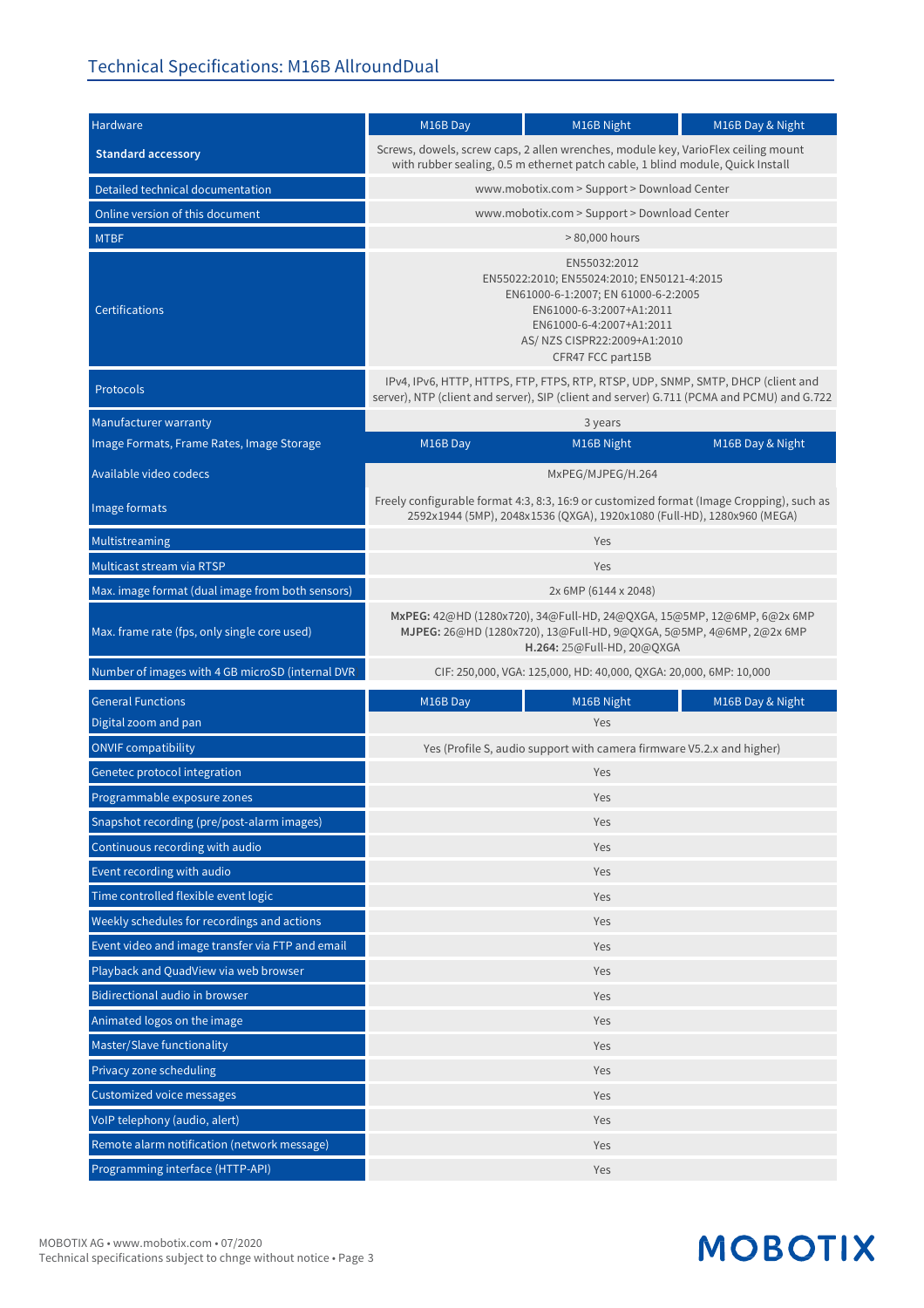#### Technical Specifications: M16B AllroundDual

| <b>General Functions</b>                                | M16B Day                                                                                                                                                                                                                          | M16B Night | M16B Day & Night |  |
|---------------------------------------------------------|-----------------------------------------------------------------------------------------------------------------------------------------------------------------------------------------------------------------------------------|------------|------------------|--|
| <b>DVR/Storage Management</b>                           | Inside camera via microSD card, externally via USB device and NAS, different streams for<br>live image and recording, MxFFS with archive function, pre-alarm an post-alarm images,<br>monitoring recording with failure reporting |            |                  |  |
| Camera and data security                                | User and group management, SSL connections, IP-based access control, IEEE802.1x,<br>intrusion detection, digital image signature                                                                                                  |            |                  |  |
| MxMessageSystem:<br>Sending and receiving of MxMessages | Yes                                                                                                                                                                                                                               |            |                  |  |
| <b>Video Analysis</b>                                   | M16B Day                                                                                                                                                                                                                          | M16B Night | M16B Day & Night |  |
| Video motion detector                                   |                                                                                                                                                                                                                                   | Yes        |                  |  |
| MxActivitySensor                                        |                                                                                                                                                                                                                                   | Yes        |                  |  |
| Video Management Software                               | M16B Day                                                                                                                                                                                                                          | M16B Night | M16B Day & Night |  |
| MxManagementCenter                                      |                                                                                                                                                                                                                                   | Yes        |                  |  |
| Mobile MOBOTIX App                                      |                                                                                                                                                                                                                                   | Yes        |                  |  |

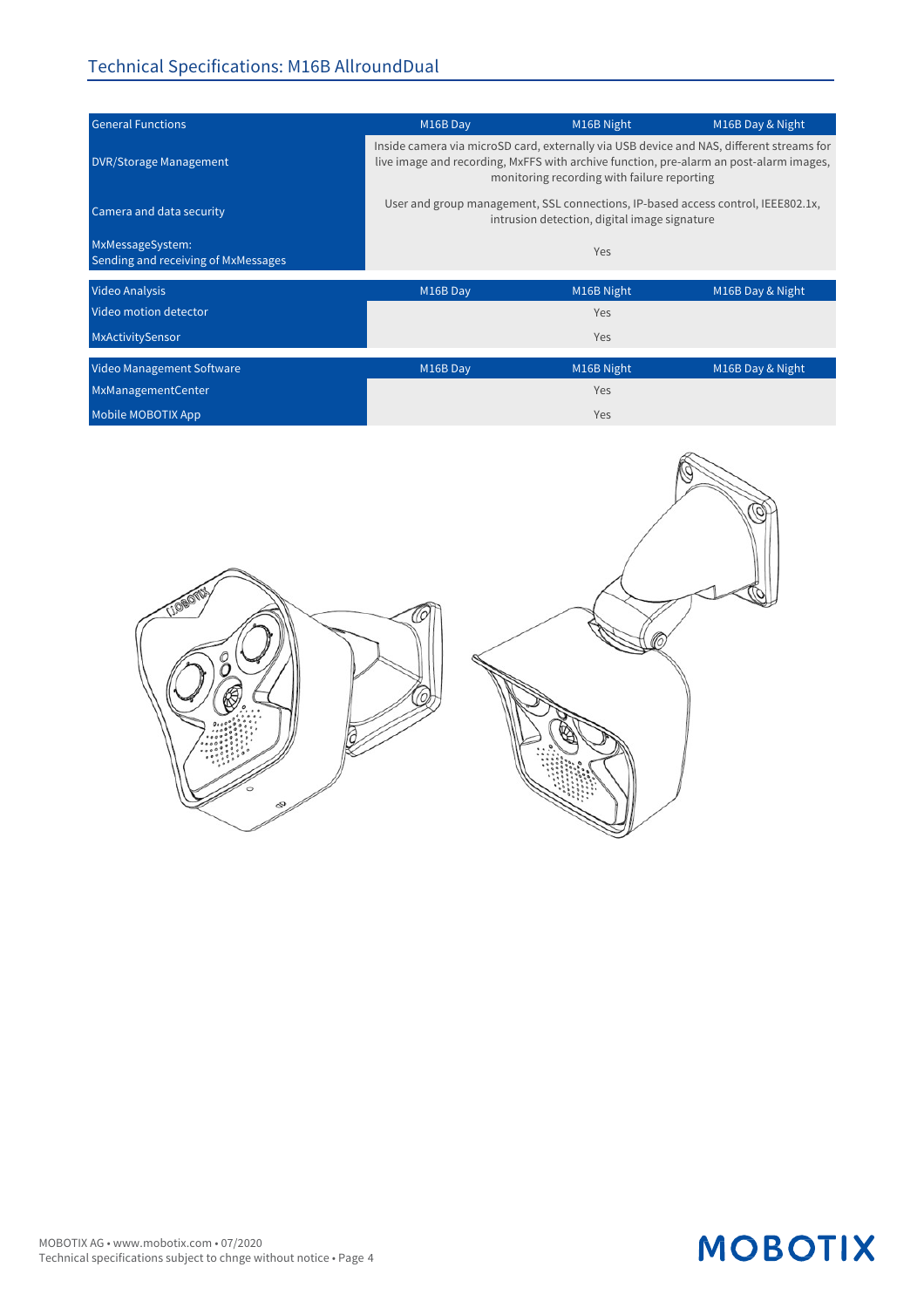

#### Dimensions in mm

**Please note:** Ceiling bracket adapter is only included in the scope of delivery if specified in the order.